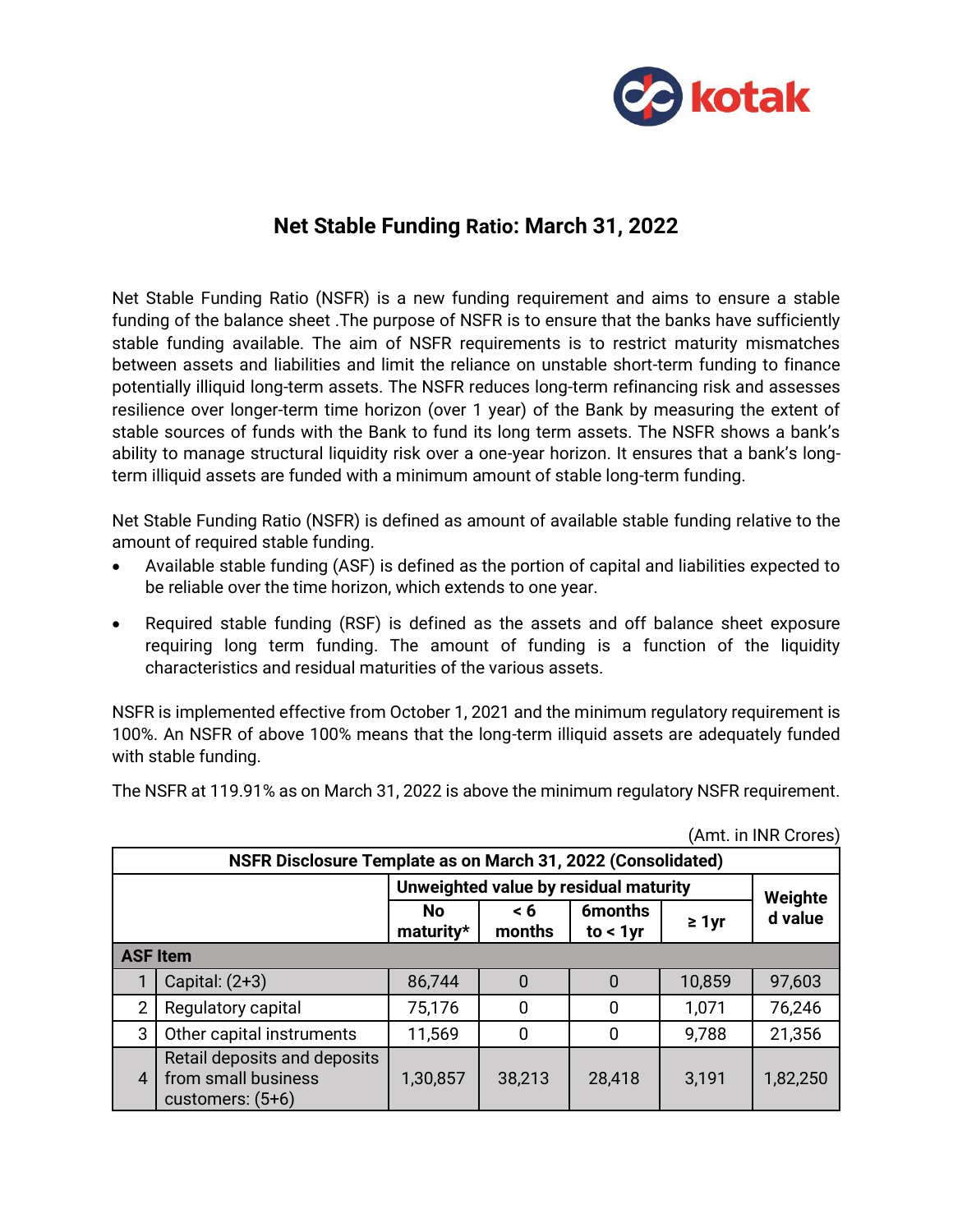

| NSFR Disclosure Template as on March 31, 2022 (Consolidated) |                                                                                                                                                                                             |                                       |               |                               |             |          |  |
|--------------------------------------------------------------|---------------------------------------------------------------------------------------------------------------------------------------------------------------------------------------------|---------------------------------------|---------------|-------------------------------|-------------|----------|--|
|                                                              |                                                                                                                                                                                             | Unweighted value by residual maturity | Weighte       |                               |             |          |  |
|                                                              |                                                                                                                                                                                             | <b>No</b><br>maturity*                | < 6<br>months | <b>6months</b><br>$to < 1$ yr | $\geq 1$ yr | d value  |  |
| 5                                                            | Stable deposits                                                                                                                                                                             | 23,600                                | 4,881         | 2,325                         | 1,051       | 30,310   |  |
| 6                                                            | Less stable deposits                                                                                                                                                                        | 1,07,257                              | 33,332        | 26,093                        | 2,141       | 1,51,940 |  |
| $\overline{7}$                                               | Wholesale funding: (8+9)                                                                                                                                                                    | 37,647                                | 38,901        | 12,916                        | 8,745       | 52,046   |  |
| 8                                                            | <b>Operational deposits</b>                                                                                                                                                                 | $\mathbf 0$                           | 0             | $\mathbf 0$                   | $\mathbf 0$ | 0        |  |
| 9                                                            | Other wholesale funding                                                                                                                                                                     | 37,647                                | 38,901        | 12,916                        | 8,745       | 52,046   |  |
| 10                                                           | Other liabilities: (11+12)                                                                                                                                                                  | 24,784                                | 48,822        | 9,393                         | 9,814       | 16,251   |  |
| 11                                                           | <b>NSFR</b> derivative liabilities                                                                                                                                                          |                                       | 1             | $\overline{0}$                | $\mathbf 0$ |          |  |
| 12                                                           | All other liabilities and<br>equity not included in the<br>above categories                                                                                                                 | 24,784                                | 48,821        | 9,393                         | 9,814       | 16,251   |  |
| 13                                                           | Total ASF (1+4+7+10)                                                                                                                                                                        |                                       |               |                               |             | 3,48,149 |  |
| <b>RSF Item</b>                                              |                                                                                                                                                                                             |                                       |               |                               |             |          |  |
| 14                                                           | <b>Total NSFR high-quality</b><br>liquid assets (HQLA)                                                                                                                                      |                                       |               |                               |             | 2,243    |  |
| 15                                                           | held<br>other<br>Deposits<br>at<br>institutions<br>financial<br>for<br>operational purposes                                                                                                 | 663                                   | 5,220         | 58                            | 1           | 2,945    |  |
| 16                                                           | Performing loans and<br>securities:<br>$(17+18+19+21+23)$                                                                                                                                   | 1,843                                 | 94,560        | 31,826                        | 1,68,150    | 1,94,883 |  |
| 17                                                           | Performing<br>loans<br>to<br>financial<br>institutions<br>secured by Level 1 HQLA                                                                                                           | $\mathbf 0$                           | 21,002        | $\mathbf 0$                   | 0           | 100      |  |
| 18                                                           | Performing<br>loans<br>to<br>financial<br>institutions<br>non-Level<br>secured<br>by<br>$\mathbf{1}$<br><b>HQLA</b><br>and unsecured<br>performing<br>loans<br>to<br>financial institutions | 1,722                                 | 10,010        | 4,373                         | 17,064      | 20,371   |  |
| 19                                                           | Performing loans to non-<br>financial corporate clients,<br>loans to retail and small<br>business customers, and<br>loans to sovereigns, central<br>banks, and PSEs, of which:              | 0                                     | 57,492        | 27,378                        | 1,49,232    | 1,67,947 |  |
| 20                                                           | With a risk weight of less<br>than or equal to 35% under                                                                                                                                    | 0                                     | 7,243         | 2,929                         | 14,355      | 14,425   |  |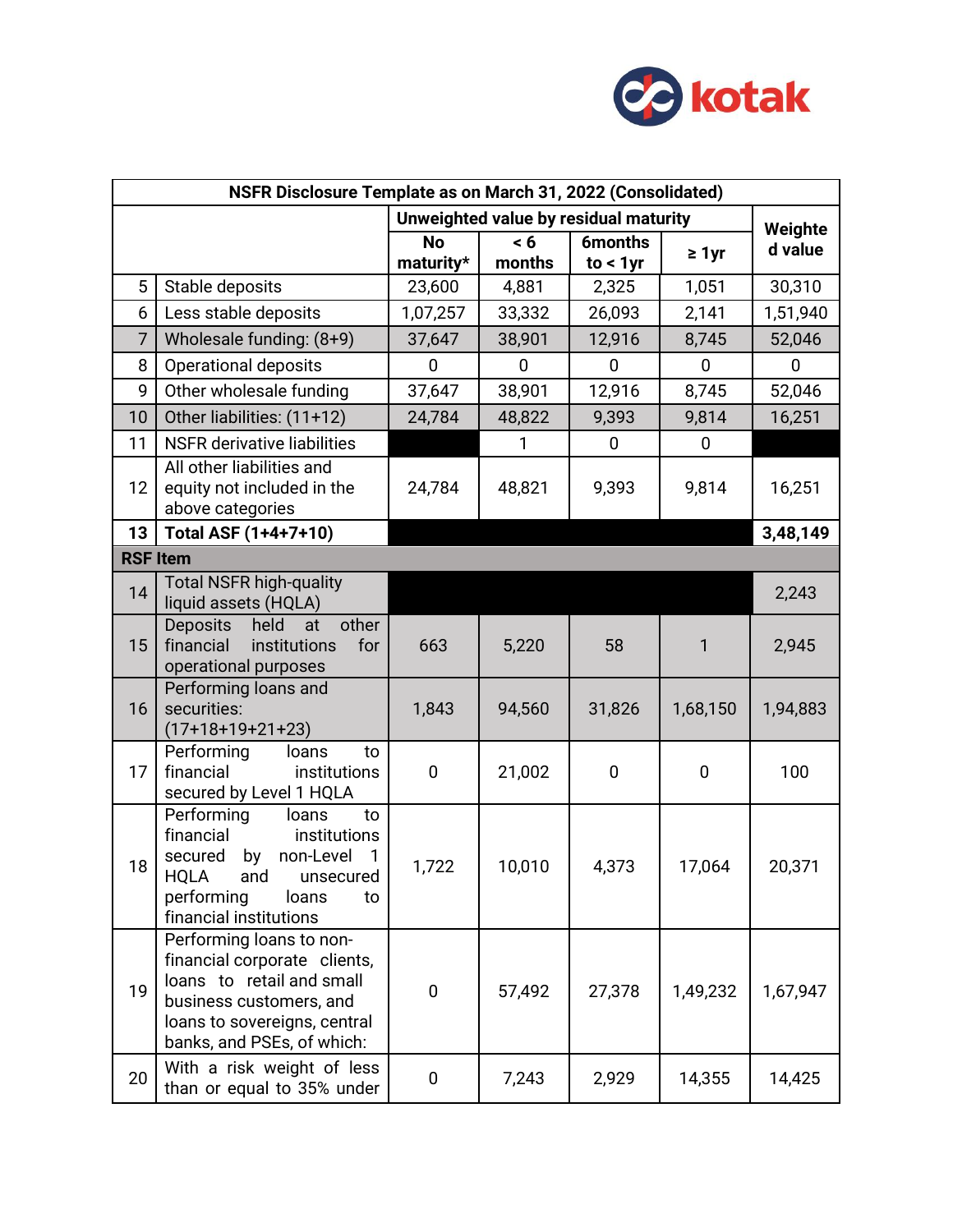

| NSFR Disclosure Template as on March 31, 2022 (Consolidated) |                                                                                                                             |                                       |               |                               |              |             |
|--------------------------------------------------------------|-----------------------------------------------------------------------------------------------------------------------------|---------------------------------------|---------------|-------------------------------|--------------|-------------|
|                                                              |                                                                                                                             | Unweighted value by residual maturity |               |                               |              | Weighte     |
|                                                              |                                                                                                                             | <b>No</b><br>maturity*                | < 6<br>months | <b>6months</b><br>$to < 1$ yr | $\geq 1$ yr  | d value     |
|                                                              | the Basel II Standardised<br>Approach for credit risk                                                                       |                                       |               |                               |              |             |
| 21                                                           | Performing residential<br>mortgages, of which:                                                                              | $\overline{0}$                        | 75            | 75                            | 1,853        | 1,279       |
| 22                                                           | With a risk weight of less<br>than or equal to 35% under<br>the Basel II Standardised<br>Approach for credit risk           | $\mathbf 0$                           | 75            | 75                            | 1,853        | 1,279       |
| 23                                                           | Securities that are not in<br>default and do not qualify<br>as HQLA, including<br>exchange traded equities                  | 121                                   | 5,981         | $\overline{0}$                | $\mathbf 0$  | 5,186       |
| 24                                                           | Other assets: (sum of rows<br>25 to 29)                                                                                     | 51,373                                | 82,039        | 2,810                         | 7,071        | 83,069      |
| 25                                                           | <b>Physical traded</b><br>commodities, including gold                                                                       | $\overline{0}$                        | 0             | $\mathbf 0$                   | $\mathbf 0$  | $\mathbf 0$ |
| 26                                                           | initial<br>Assets<br>posted<br>as<br>for<br>derivative<br>margin<br>contracts and contributions<br>to default funds of CCPs | $\mathbf 0$                           | 318           | $\overline{0}$                | 4,089        | 3,746       |
| 27                                                           | <b>NSFR</b> derivative assets                                                                                               | $\overline{0}$                        | 2,910         | $\mathbf 0$                   | 250          | 3,160       |
| 28                                                           | NSFR derivative liabilities<br>before<br>deduction<br>of<br>variation margin posted                                         | $\mathbf 0$                           | 76            | $\mathbf 0$                   | $\mathbf 0$  | 76          |
| 29                                                           | All other assets not<br>included in the above<br>categories                                                                 | 51,373                                | 78,736        | 2,810                         | 2,732        | 76,088      |
| 30                                                           | Off-balance sheet items                                                                                                     | $\overline{0}$                        | 1,61,161      | $\overline{0}$                | $\mathbf{0}$ | 7,195       |
| 31                                                           | <b>Total RSF</b>                                                                                                            | 53,880                                | 3,42,980      | 34,695                        | 1,75,222     | 2,90,336    |
| 32                                                           | <b>Net Stable Funding Ratio</b><br>(%)                                                                                      |                                       |               |                               |              | 119.91%     |

\* Items to be reported in the 'no maturity' time bucket do not have a stated maturity. These may include, but are not limited to, items such as capital with perpetual maturity, non-maturity deposits, short positions, open maturity positions, non-HQLA equities, and physical traded commodities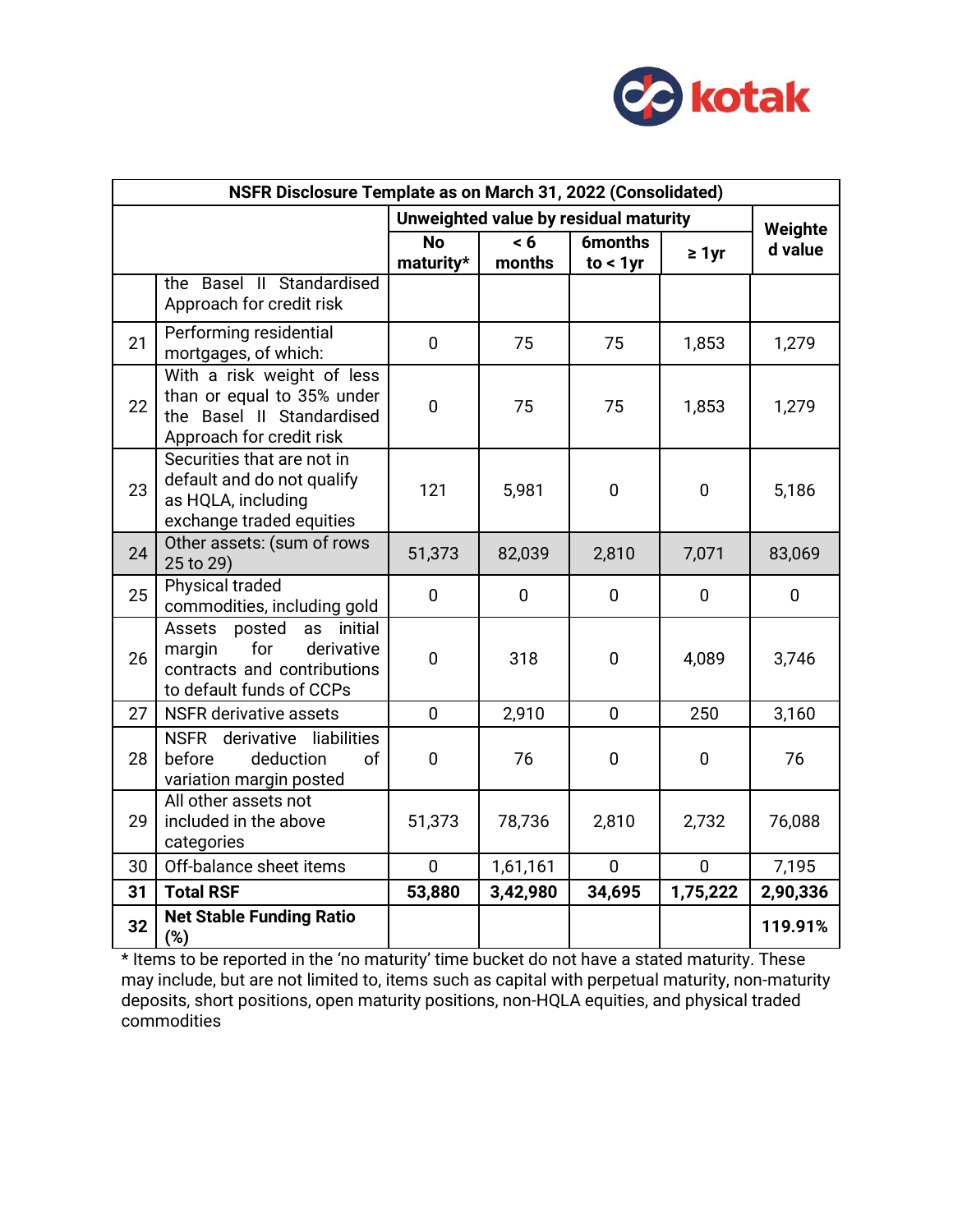

|                 | (Amt. in INR Crores)                                                               |             |                |                |             |          |  |  |
|-----------------|------------------------------------------------------------------------------------|-------------|----------------|----------------|-------------|----------|--|--|
|                 | NSFR Disclosure Template as on December 31, 2021 (Consolidated)                    |             |                |                |             |          |  |  |
|                 | Unweighted value by residual maturity                                              |             |                |                |             |          |  |  |
|                 |                                                                                    | <b>No</b>   | < 6            | <b>6month</b>  |             | Weighte  |  |  |
|                 |                                                                                    | maturity*   | months         | $s$ to $\leq$  | $\geq 1$ yr | d value  |  |  |
| <b>ASF Item</b> |                                                                                    |             |                | 1yr            |             |          |  |  |
| 1               | Capital: $(2+3)$                                                                   | 84,711      | $\theta$       | 0              | 10,762      | 95,473   |  |  |
| $\overline{2}$  | Regulatory capital                                                                 | 83,068      | $\overline{0}$ | $\overline{0}$ | 7,144       | 90,212   |  |  |
| 3               | Other capital instruments                                                          | 1,643       | $\mathbf 0$    | $\mathbf 0$    | 3,618       | 5,261    |  |  |
|                 | Retail deposits and deposits                                                       |             |                |                |             |          |  |  |
| $\overline{4}$  | from small business customers:<br>$(5+6)$                                          | 1,26,769    | 37,848         | 27,767         | 2,663       | 1,77,116 |  |  |
| 5               | Stable deposits                                                                    | 22,153      | 4,992          | 1,858          | 1,310       | 28,855   |  |  |
| 6               | Less stable deposits                                                               | 1,04,616    | 32,856         | 25,909         | 1,353       | 1,48,261 |  |  |
| $\overline{7}$  | Wholesale funding: (8+9)                                                           | 35,653      | 35,641         | 12,914         | 4,079       | 46,183   |  |  |
| 8               | <b>Operational deposits</b>                                                        | $\Omega$    | $\overline{0}$ | $\overline{0}$ | $\mathbf 0$ | 0        |  |  |
| 9               | Other wholesale funding                                                            | 35,653      | 35,641         | 12,914         | 4,079       | 46,183   |  |  |
| 10              | Other liabilities: (11+12)                                                         | 23,751      | 52,154         | 7,384          | 12,852      | 17,454   |  |  |
| 11              | <b>NSFR</b> derivative liabilities                                                 |             | 649            | $\mathbf 0$    | $\mathbf 0$ |          |  |  |
| 12              | All other liabilities and equity not<br>included in the above categories           | 23,751      | 51,505         | 7,384          | 12,852      | 17,454   |  |  |
| 13              | Total ASF (1+4+7+10)                                                               |             |                |                |             | 3,36,226 |  |  |
| <b>RSF Item</b> |                                                                                    |             |                |                |             |          |  |  |
| 14              | <b>Total NSFR high-quality liquid</b><br>assets (HQLA)                             |             |                |                |             | 3,528    |  |  |
| 15              | Deposits held at other financial<br>institutions<br>for<br>operational<br>purposes | 1,102       | 1,852          | 65             | 1           | 1,498    |  |  |
| 16              | Performing loans and securities:<br>$(17+18+19+21+23)$                             | 1,814       | 96,534         | 27,752         | 1,57,438    | 1,76,406 |  |  |
| 17              | Performing loans to financial<br>institutions secured by Level 1<br><b>HQLA</b>    | $\mathbf 0$ | 23,225         | 0              | $\mathbf 0$ | 0        |  |  |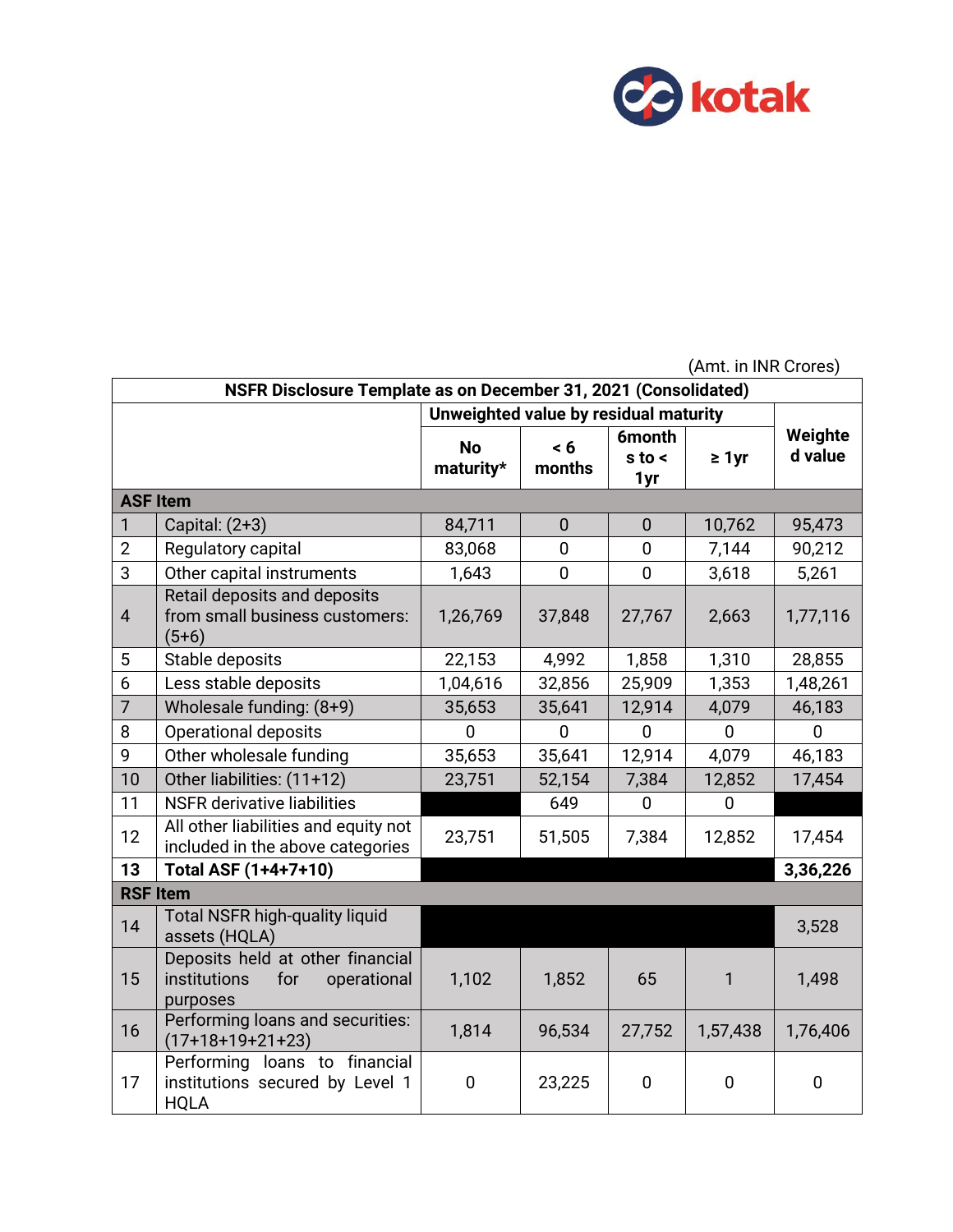

| NSFR Disclosure Template as on December 31, 2021 (Consolidated) |                                                                                                                                                                                |                                       |               |                                       |             |                    |
|-----------------------------------------------------------------|--------------------------------------------------------------------------------------------------------------------------------------------------------------------------------|---------------------------------------|---------------|---------------------------------------|-------------|--------------------|
|                                                                 |                                                                                                                                                                                | Unweighted value by residual maturity |               |                                       |             |                    |
|                                                                 |                                                                                                                                                                                | <b>No</b><br>maturity*                | < 6<br>months | <b>6month</b><br>$s$ to $\leq$<br>1yr | $\geq 1$ yr | Weighte<br>d value |
| 18                                                              | Performing<br>loans to financial<br>institutions secured by non-Level<br><b>HQLA</b><br>and<br>unsecured<br>1<br>performing loans to financial<br>institutions                 | 1,665                                 | 13,774        | 4,532                                 | 16,566      | 20,400             |
| 19                                                              | Performing loans to non-<br>financial corporate clients,<br>loans to retail and small<br>business customers, and loans<br>to sovereigns, central banks,<br>and PSEs, of which: | 0                                     | 57,867        | 22,553                                | 1,18,185    | 1,39,617           |
| 20                                                              | With a risk weight of less than or<br>equal to 35% under the Basel II<br>Standardised<br>Approach<br>for<br>credit risk                                                        | $\mathbf 0$                           | 8,903         | 2,931                                 | 14,807      | 15,553             |
| 21                                                              | Performing residential<br>mortgages, of which:                                                                                                                                 | $\mathbf 0$                           | 655           | 667                                   | 22,687      | 15,401             |
| 22                                                              | With a risk weight of less than or<br>equal to 35% under the Basel II<br>Standardised<br>Approach<br>for<br>credit risk                                                        | $\mathbf 0$                           | 655           | 667                                   | 22,687      | 15,401             |
| 23                                                              | Securities that are not in default<br>and do not qualify as HQLA,<br>including exchange traded<br>equities                                                                     | 149                                   | 1,013         | 0                                     | $\mathbf 0$ | 988                |
| 24                                                              | Other assets: (sum of rows 25<br>to 29)                                                                                                                                        | 50,886                                | 78,713        | 2,902                                 | 6,435       | 83,965             |
| 25                                                              | Physical traded commodities,<br>including gold                                                                                                                                 | 0                                     | 0             | 0                                     | $\bf{0}$    | 0                  |
| 26                                                              | Assets posted as initial margin<br>for derivative contracts and<br>contributions to default funds of<br><b>CCPs</b>                                                            | $\pmb{0}$                             | 237           | 0                                     | 3,192       | 2,914              |
| 27                                                              | <b>NSFR</b> derivative assets                                                                                                                                                  | $\mathbf 0$                           | 0             | 0                                     | 0           | 0                  |
| 28                                                              | NSFR derivative liabilities before<br>deduction of variation margin<br>posted                                                                                                  | 0                                     | 9,062         | 0                                     | $\bf{0}$    | 9,062              |
| 29                                                              | All other assets not included in<br>the above categories                                                                                                                       | 50,886                                | 69,414        | 2,902                                 | 3,243       | 71,989             |